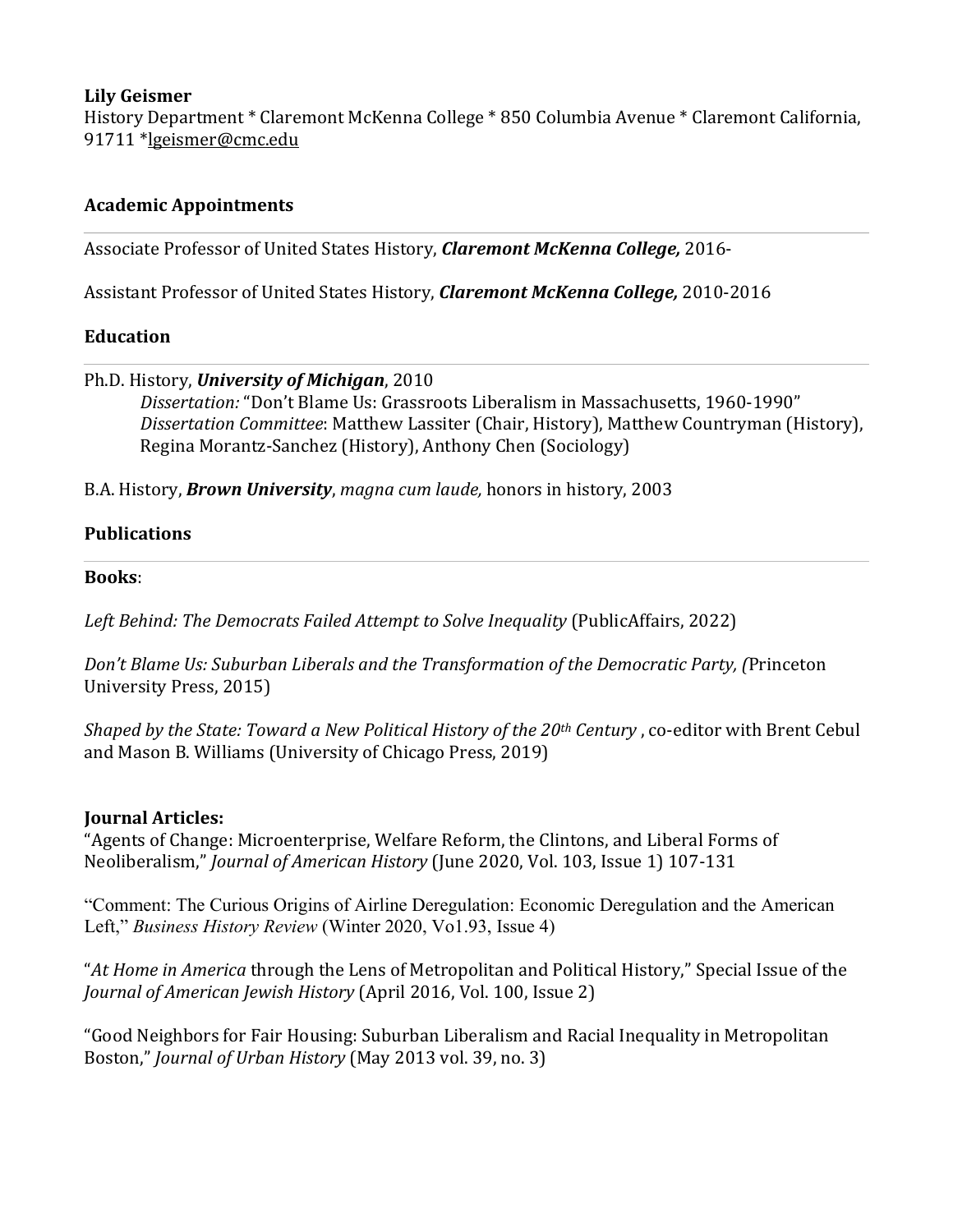### **Book Chapters**:

"Kennedy and the Liberal Consensus" in *A Companion to John F. Kennedy*, ed. Marc Silverstone, Wiley-Blackwell, 2014

"More Than Megachurches: Liberal Religion and Politics in the Suburbs" in *Faithful Republic: Religion and Politics in the 20<sup>th</sup> Century United States, ed. Andrew Preston, Bruce Schulman, and* Julian Zelizer, University of Pennsylvania Press, 2015

"Urban Politics Since 1945" in *The Oxford Research Encyclopedia of American History*, Oxford University Press, (May 2016)

# **Other Articles:**

"Write Off School Board Politics at Your Peril" with Eitan Hersh, *New York Times*, November 2, 2021, A21

"Stop Worrying about Upper-Class Suburbanites" with Matthew D. Lassiter, *Jacobin.com*, January 2, 2021

"Let Them Eat Tech," *Dissent* (Fall 2019)

"The Democrats and Neoliberalism," Vox.com (June 11, 2019). Reprinted as part of Political Parties: What Are They Good For? An Essay Collection on Democracy, New America Foundation, December 2019.

"Public Thinker: Kevin Kruse on Why Recent History is Still History," *Public Books*, November 1, 2019. 

"The Soccer Mom Strikes Back," *New Republic* (Sep 2018, Vol. 249 Issue 9), 9.

"Turning Affluent Suburbs Blue Isn't Worth the Cost," with Matthew D. Lassiter, *New York Times*, June 9, 2018

"Napoleons in Pinstripes: The Rise of the Business Mogul as Politician" *New Labor Forum* (May 2018, volume 27, number 2 ): 48-5

"How Lyndon Johnson Unmade the Democratic Party," Washington Post: Made by History, March 30, 2018

"The Places Left Behind" *Jacobin.com*, November 1, 2016

"A Party of Entrepreneurs" *Democracy: A Journal of Ideas*, August 17, 2016

"The Shifting Class Politics of the Democratic Party," Public Seminar, May 5, 2016

"Atari Democrats" *Jacobin Magazine,* Winter 2016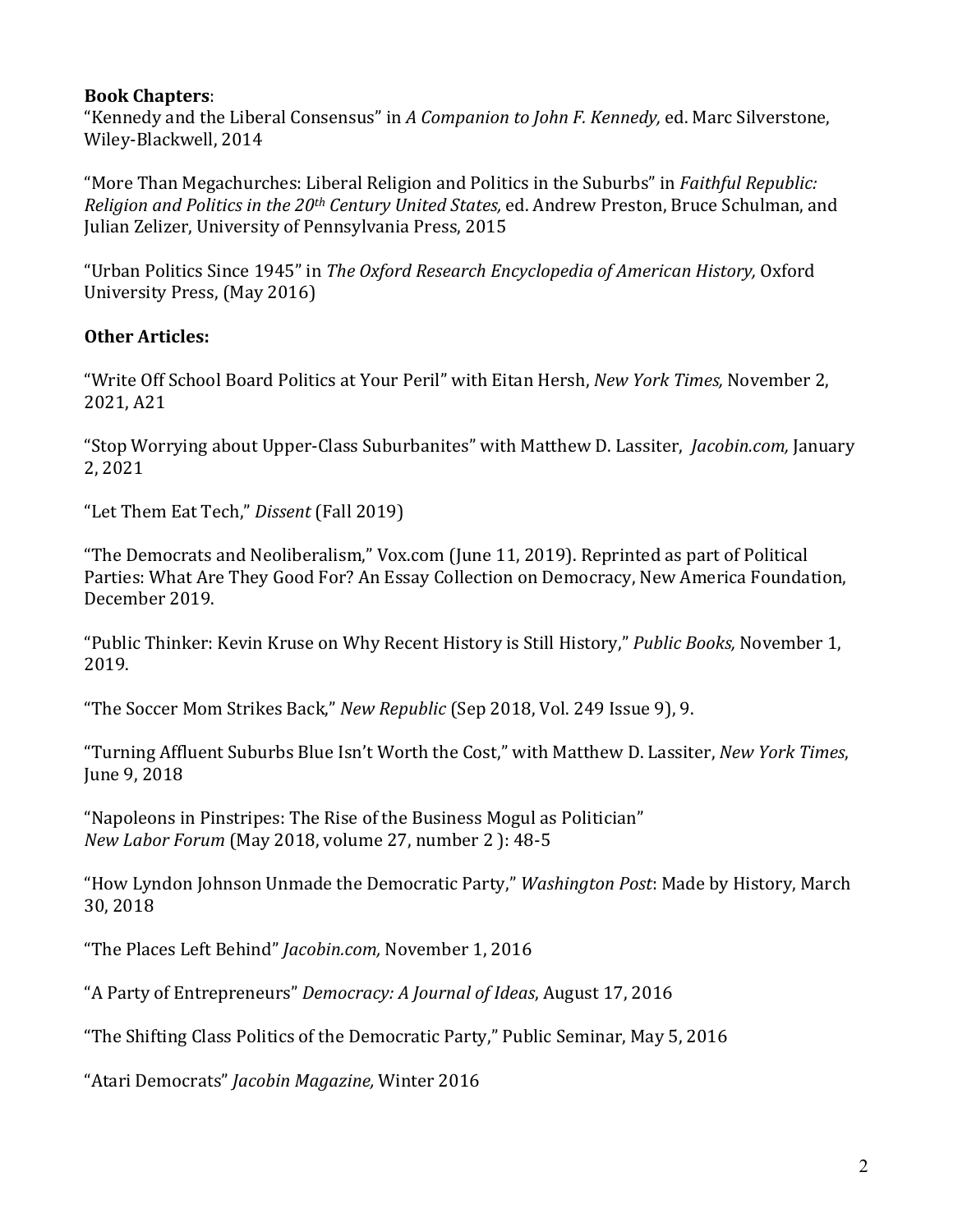"Overcoming the Gender and Political History Divide: Teaching and Studying Post-1945 United States History," with Tamar Carroll *Perspectives* on History: The Newsmagazine of the American *Historical Association* (March 2012): 28-30.

### **Reviews:**

"An Account of the 1960s That Goes Beyond the Baby Boomers' Perspective," *Washington Post,* December 3, 2021

Review of Cristina Viviana Groeger, *The Education Trap: Schools and the Remaking of Inequality in Boston, Business History,* (May 2021)

"Follow The Tax Incentive: Thoughts On Berman's The American Jewish Philanthropic Complex," *HistPhil, December 2, 2020* 

"A Crusading Justice and a Cautious President," *Washington Post*, May 2018

"Conservatives and Counterrevolutionaries: Corey's Robin's *The Reactionary Mind*," Los Angeles *Review of Books,* January 19, 2018 

Review of Stacie Taranto, Kitchen Table Politics: Conservative Women and Family Values in New *York, Journal of Social History* (January 2018)

Review of *JFK: A Vision for America,"* edited by Stephen Kennedy Smith and Douglas Brinkley in *Washington Post, May 5, 2017* 

"Life After the Great Industrial Extinction: Review of Tracy Neumann, *Remaking the Rust Belt: The Postindustrial Transformation of North America* and Chloe Taft, *From Steel to Slots: Casino Capitalism in the Postindustrial City* in *New Labor Forum* (Spring 2017)

Review of Steve Fraser, *Limousine Liberal: How an Incendiary Image United the Right and Fractured America, Journal of American History* (June 2017)

Review of Kevin Kruse, *One Nation Under God: How Corporate America Invented Christian America* in *The Register of the Kentucky Historical Society* 114, no. 2, (2016): 284-285

Review of Eric Avila, *The Folklore of the Freeway: Race and Revolt in the Modernist City* in *CITY:* Analysis of Urban Trends, Culture, Theory, Policy, Action *(Volume 19, Issue 6, 2015)*: 875-878

Review of *Rabble Rousers: The American Far Right in the Civil Rights Era in Journal of American Ethnic History* (Volume 32, Issue 2, Winter 2013): 101-102

Review of Bruce Miroff, *The Liberals' Moment: The McGovern Insurgency and the Identity Crisis of the Democratic Party* in *Journal of Interdisciplinary History* (Volume 39, Issue 2, Autumn 2008): 301-303.

# **Awards and Fellowships**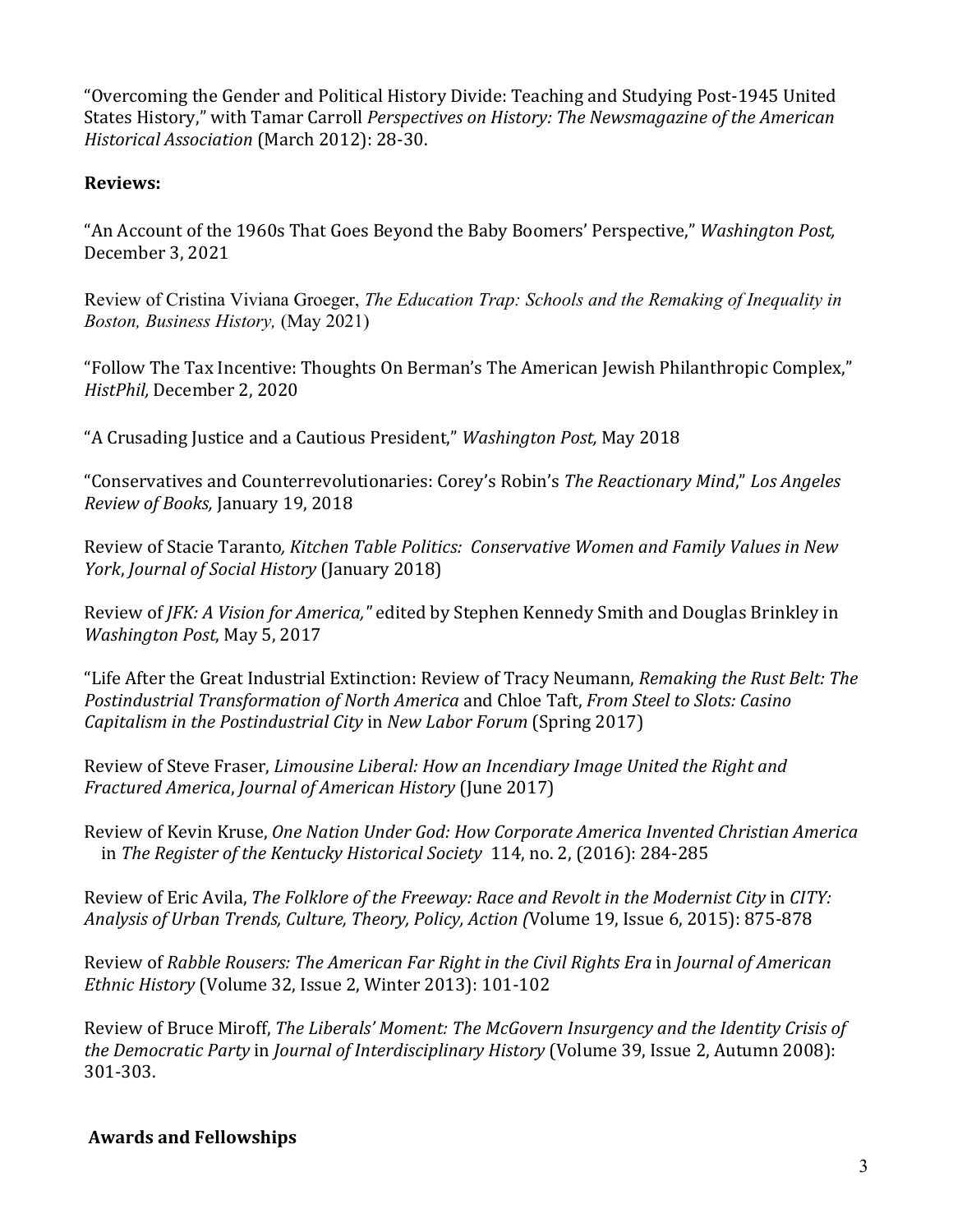Andrew Carnegie Fellow, Carnegie Corporation, 2018-2021

Frederick Burkhardt Residential Fellowship for Recently Tenured Faculty, American Council of Learned Societies (deferred to 2020-2021)

Fellow, Charles Warren Center, Harvard University, 2015-2016

Arnold L. Graves and Lois S. Graves Award in the Humanities, 2014-2015

Mellon/American Council for Learned Societies Dissertation Completion Fellowship, 2009-2010

Miller Center of Public Affairs Fellowship, 2009-2010

Rackham Predoctoral Fellowship, University of Michigan, 2009-2010 (Declined)

Research Award Fellowship, Institute for Research on Women and Gender, University of Michigan, 2009

Dissertation Research Grant, Arthur and Elizabeth Schlesinger Library, Radcliffe Institute for Advanced Study, 2008-2009

Phi Beta Kappa, elected Spring 2003

Gaspee Chapter, Daughters of the American Revolution Prize in American History, Brown University, 2002

# **Teaching Experience**

Assistant/Associate Professor of History, Claremont McKenna College History 81: Modern America: 1865 to the Present History 099: Cold War America History 100: Modern American Politics History 121: United States History Since 1945 History 124: What is Political?: Rethinking American Political History Since 1900 History 144: Reagan's America: The Politics and Culture of the 1980s History 171/120: American Suburbia and Its Consequences History 190: Race and American Cities

### **Selected Presentations**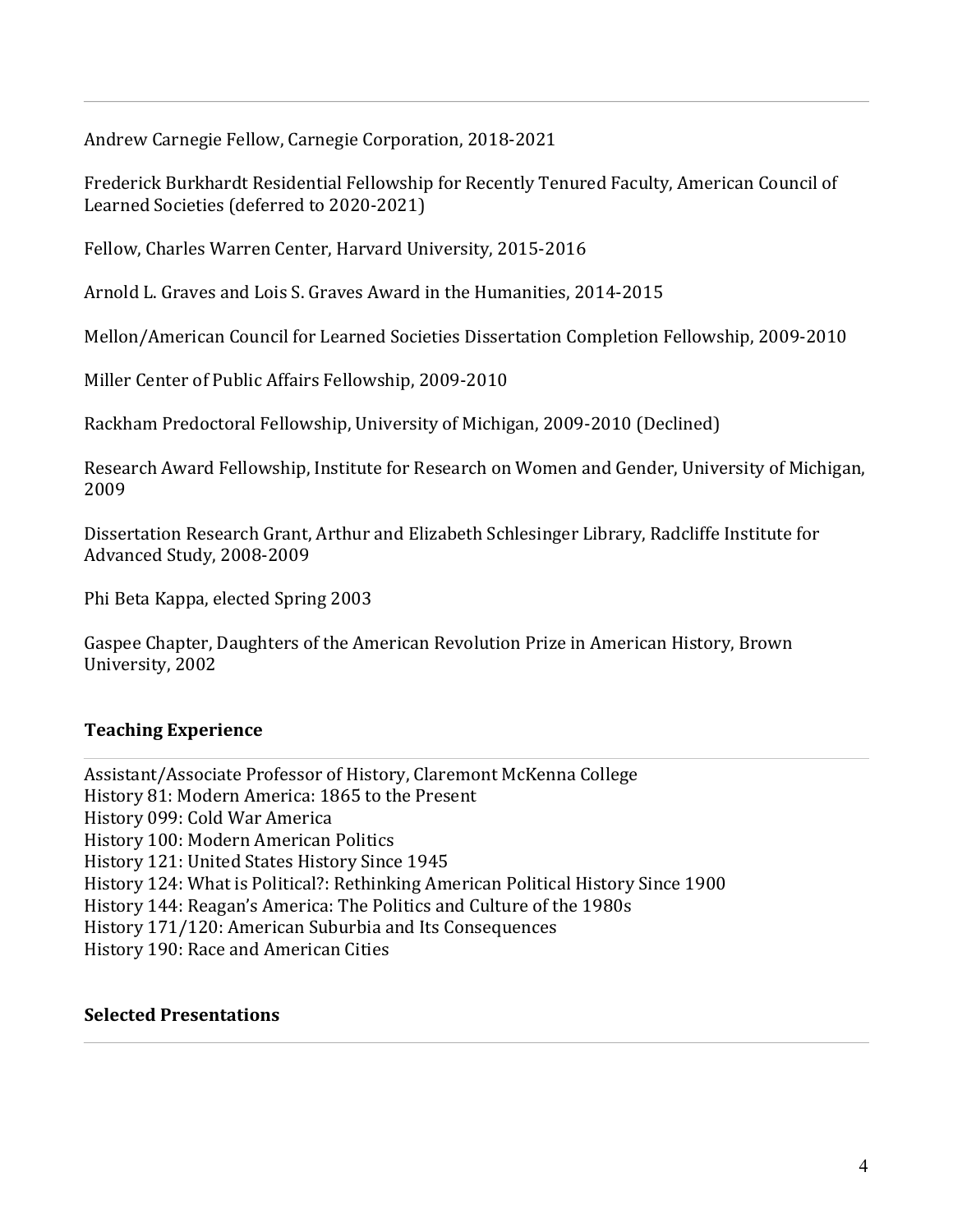"Public Schools Are Our Most Important Business: Democratic Neoliberalism, The Tech Industry, and the Rise of Charter, Panelist, " Digitizing Democracy: Technologies of Citizenship at the End of the Twentieth Century," Organization of American Historians Annual Conference, April 2021 (virtual) 

"Destroy the Suburbs: The Democratic Party's Long Relationship to Suburban Voters," Marian Miner Cook Athenaeum, Claremont McKenna College, October 27, 2020

"Public Schools Are Our Most Important Business: Democratic Neoliberalism and the Rise of Charter Schools in Los Angeles," Los Angeles History & Metro Studies Group, November 2019

Moderator, "Big Ideas Panel: Debating Political Fracture Today; Comment on "Settling in the Center" Panel; Panelist, "Sourcing Recent American Political History in the Classroom" at Remaking American Political History Conference, Purdue University, June 2019

"The Perfect Model for the 1990s': Community Development Banking, Market-Based Solutions, and Democratic Neoliberalism," Center for the Study of Work, Labor and Democracy, University of California-Santa Barbara, April 2019

Participant, "Ruralities: Politics, Culture, and Contested Places," A Symposium at Dartmouth College, April 2019

"Change Their Heads: The National Homeownership Strategy, Asset Building and Democratic Neoliberalism"; Comment, "Racial Politics in the Suburbs: Latinos and Asian Americans in Postwar Southern California," Organization of American Historians Conference, April 2019

*Don't Blame Us* Workshop, Institute of Governmental Studies, University of California, Berkeley, February 2019

"The Atari Democrats, the Democratic Leadership Council and Democratic Neoliberalism,"

Political Parties, Representation, and Governance in the 21<sup>st</sup> Century Conference, Center on Democracy, Development and the Rule of Law, Stanford University, November 2018.

Panelist, "Revolt of the Suburbs in the 1968 & 2018 Elections," Princeton University, October 2018

Chair/Commenter, " The Democrats and 1968: A Reassessment, Fifty Years Later," Policy History Conference, May 2018

Panelist, "Don't Blame Us ... Again: Historical Perspectives on the Democratic Party and the Rise of Trump," Organization of American Historians Conference, April 2018

"Doing Good: The Digital Divide, Democratic Neoliberalism and the Origins of Philanthrocapitalism", Organization of American Historians Conference, April 2018

Keynote Address, Boston University Graduate Student Conference, April 2018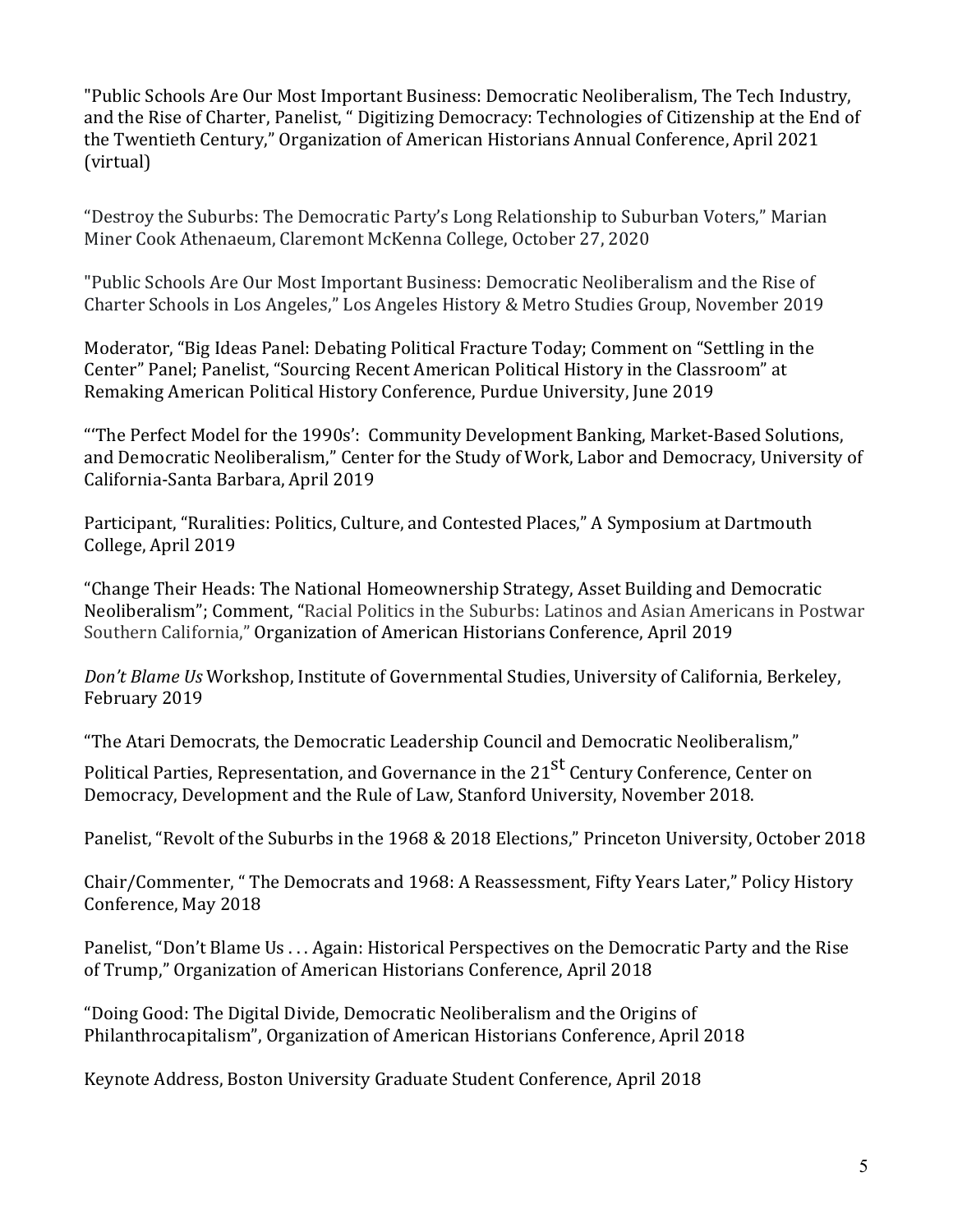Panelist, Corruption and the Circulation of Capital Roundtable, Organization of American Historians Conference, 2017

"The Digital Divide," The Nineties Conference, Purdue University, March 2017

"Agents of Change," Approaches to Capitalism Workshop, Stanford University, February 2017

"The Search for New Markets: Urban Antipoverty Policy in the Clinton Era" at the Urban History Association Conference, October 2016

"The Road to Route 128: The Past Present and Future of Suburban Political History," Keynote Address, "The Shifting Politics of US Suburbs" Conference, George Mason University, June 2016

"Political History Beyond the Liberal-Conservative Paradigm" at the Organization for American Historians Annual Conference, April 2016

"From Yippie to Yuppie: Ira Magaziner and a New Democrat Approach to Leadership" at Organization for American Historians Annual Conference, April 2016

"Agents of Change: The Clintons and the Long History of Microfinance in the United States and the World," Charles Warren Center Seminar, Harvard University, March 2016

"Doing Good: Liberal Uses of the Market to Help the Poor from the War on Poverty through the Clinton Era" American Political History Institute Seminar, Boston University, February, 2016

"The Perfect Model for the 1990s: Community Development Banking, Market-Oriented Solutions to Economic Inequality and the Transformation of Liberalism," BGIE Seminar, Harvard Business School, November 2015

"Politics of High-Tech Societies", Great Issues Program, Miller Center, University of Virginia, April 2015

"The Perfect Model for the 1990s": Chicago's Shorebank Corporation, Microfinancing and Liberal Market-Oriented Solutions to Urban Inequality Following the War on Poverty" at the Urban History Association Conference, October 2014

"Mandate for Change: the Post-Industrial Economy, Market-Oriented Solutions and the Transformation of Liberalism and the Democratic Party" at the Policy History Conference, June 2014

"How I Learned to Stop Worrying and Love the 1964 Election" at the Organization of American Historians Annual Meeting, April 2014

Commenter, "Rethinking the Post-'60s Left, from the Grassroots to the White House" panel at the Organization of American Historians Annual Meeting, April 2014

"Beyond Red and Blue: Suburban Liberals, High-Tech Industry, and the Transformation of the Democratic Party," Clark Davis Memorial Lecture, LA History and Metro Studies Group, April 2014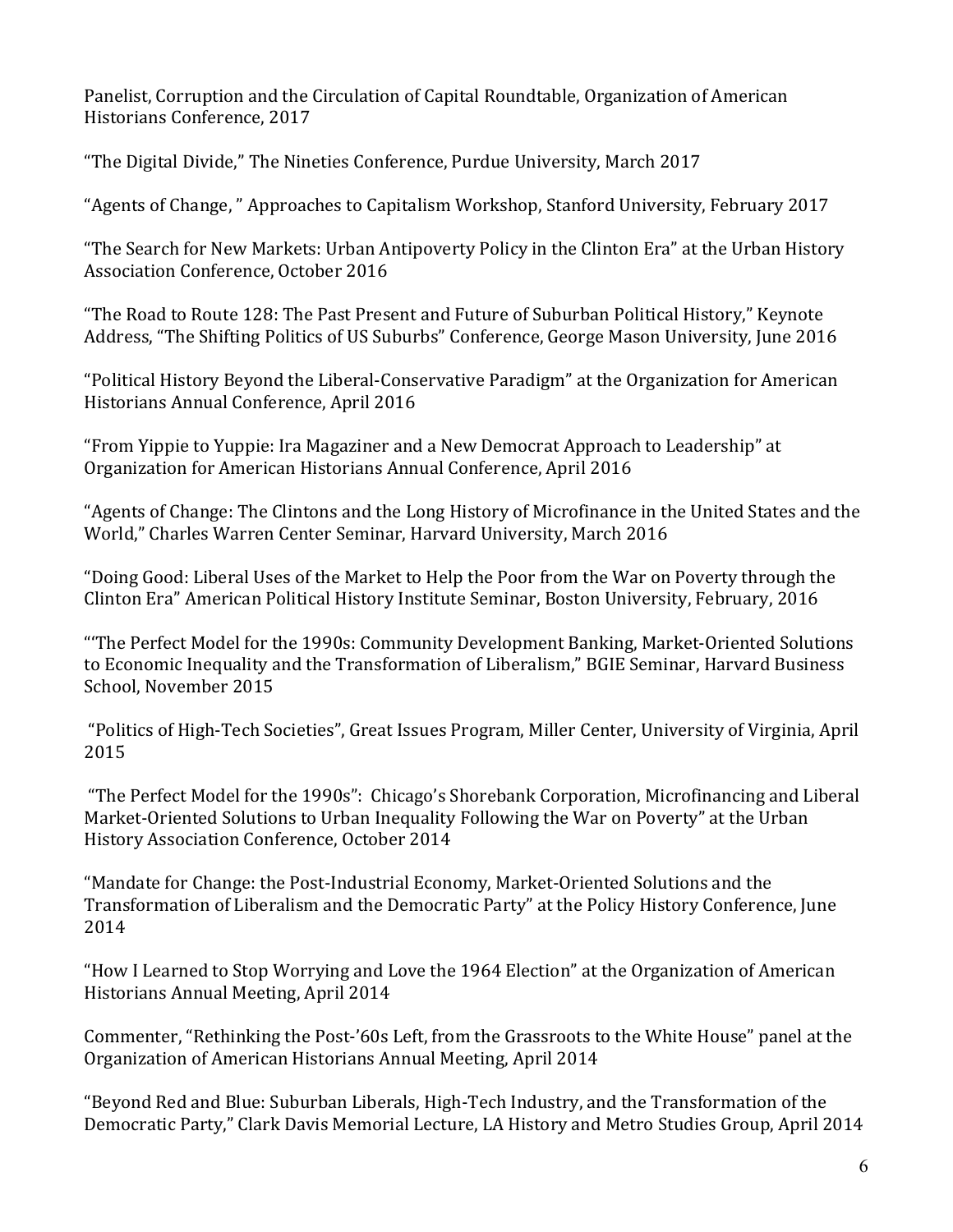"'Massachusetts Liberal': Challenging a Political Pejorative" at the Organization of American Historians Annual Meeting, April 2013

"From Taxachusetts to the Massachusetts Miracle: Michael Dukakis, Suburban Liberals, and the Transformation of the Democratic Party" American Political History Seminar, Princeton University, November 2012

"Beyond the Busing Crisis: Voluntary Integration, Market-Based Individualism and Suburban Liberalism in Metropolitan Boston," at the Policy History Conference, June 2012

"Religion and Liberal Religious Activism in the Suburbs" at the Religion and American Political History Conference, Boston University, March 2012

### **Selected Media Appearances**

Guest, Throughline Podcast, NPR, July 2021, replayed on All Things Considered, July 12, 2021

Guest, The Special Report with Areva Martin, October 19, 2020

Guest, The *New Republic's* Politics of Everything Podcast, September 23, 2020

Guest, Arsenal of Democracy Podcast, August 21, 2020

Guest, The Dig Podcast, August 2, 2019

Guest, 1A with Joshua Johnson, NPR, January 2, 2019

Guest, Midday Briefing w/ Tim Farley, SiriusXM-POTUS, August 20, 2018

Guest, New Books Network, June 19, 2018

Interview, Here and Now! WBUR, November 3, 2016

Guest, KTLA News, April 14, 2016

Guest, The Majority Report with Sam Seder, majority.fm, February 16, 2016

Guest, This is Hell! Show, WNUR, February 13, 2016

Guest, The Majority Report with Sam Seder, majority.fm April 22, 2015

Guest, Behind the News with Doug Henwood, Pacifica, KPFA January 15, 2015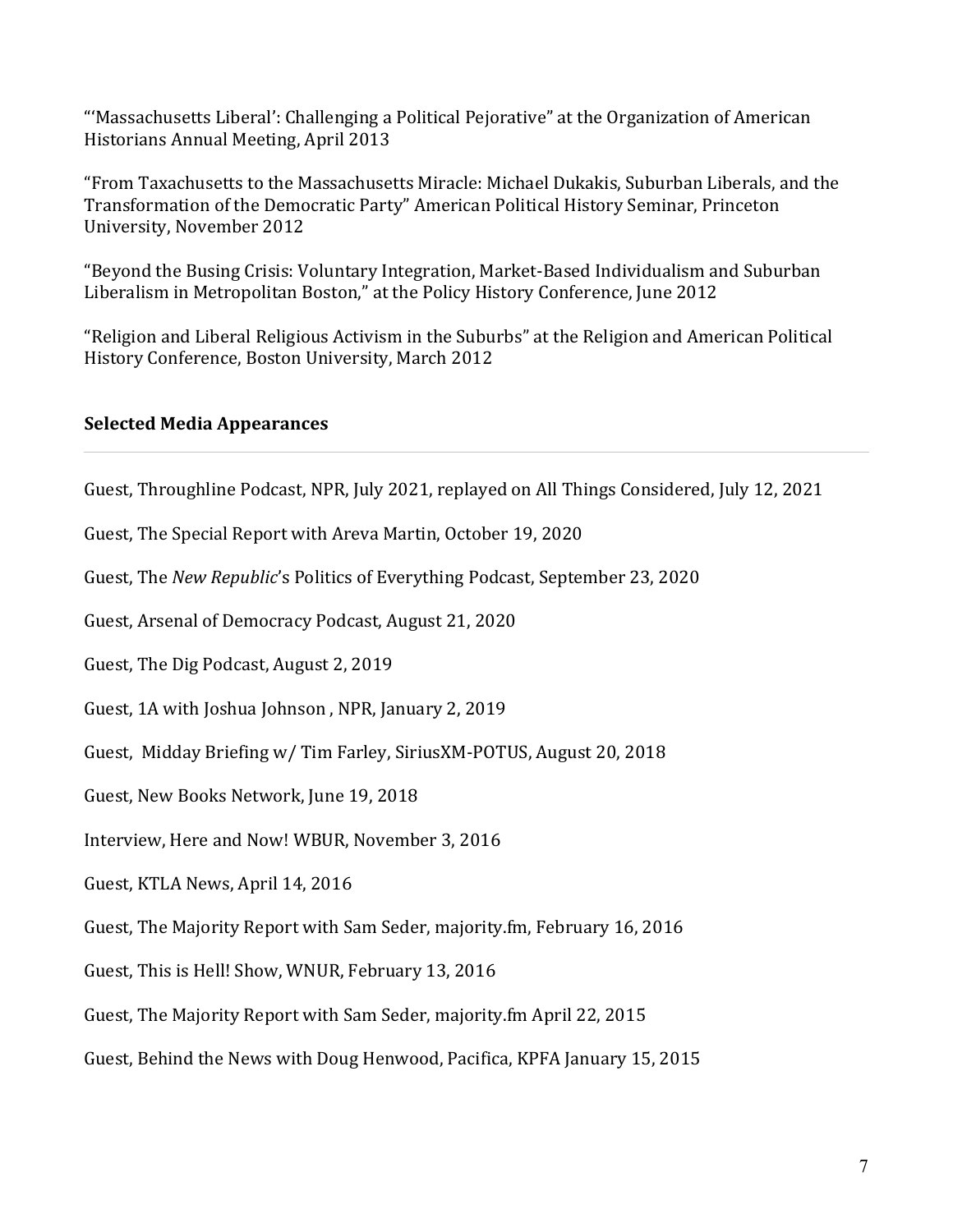### **Selected Professional Service Activities**

**Professional Service** 

Prize Committee, Ellis W. Hawley Prize, Organization of American Historians, 2021-2022

*Journal of Urban History, Editorial Board, 2016-2021* 

Review Panelist, National Endowment for the Humanities New York Historical Society Fellowship, 2021

Society for American City and Regional Planning History, Conference Program Committee and Committee to Select Best Graduate Student Paper, 2019

Urban History Association, Michael Katz Award for the Best Dissertation in Urban History, 2018

Society for American City and Regional Planning History, Lewis Mumford Award, Prize Committee 2017

Urban History Association Board of Directors, 2014-16

Program Committee, Urban History Association Conference, October 2016

Review panelist for the National Endowment for the Humanities Summer Stipends program, 2016

Co-organizer, Los Angeles History & Metropolitan Studies Group, Huntington Library, 2012present

Co-organizer, "Seeing Beyond the Partisan Divide" Conference at the Miller Center, University of Virginia, October 2015

Program Committee, California American Studies Association Conference, April 2015

Manuscript Reviewer, Oxford University Press, University of Pennsylvania Press, University of Chicago Press, Yale University Press, University of North Carolina Press, New York University Press, University of Massachusetts Press, Johns Hopkins University Press, Cornell University Press, *Journal of Policy History, Journal of Urban History, Environment and Planning, Urban Planning* History, Journal of Media Studies, Modern American History, Journal of Social History, Law and *History Review* 

#### Claremont McKenna College Service

Appointment Promotions and Tenure Executive Committee, 2021-

Project Leader, Covid19@CMC Digital Archive, 2020-present

Writing Committee, Claremont McKenna College, 2019